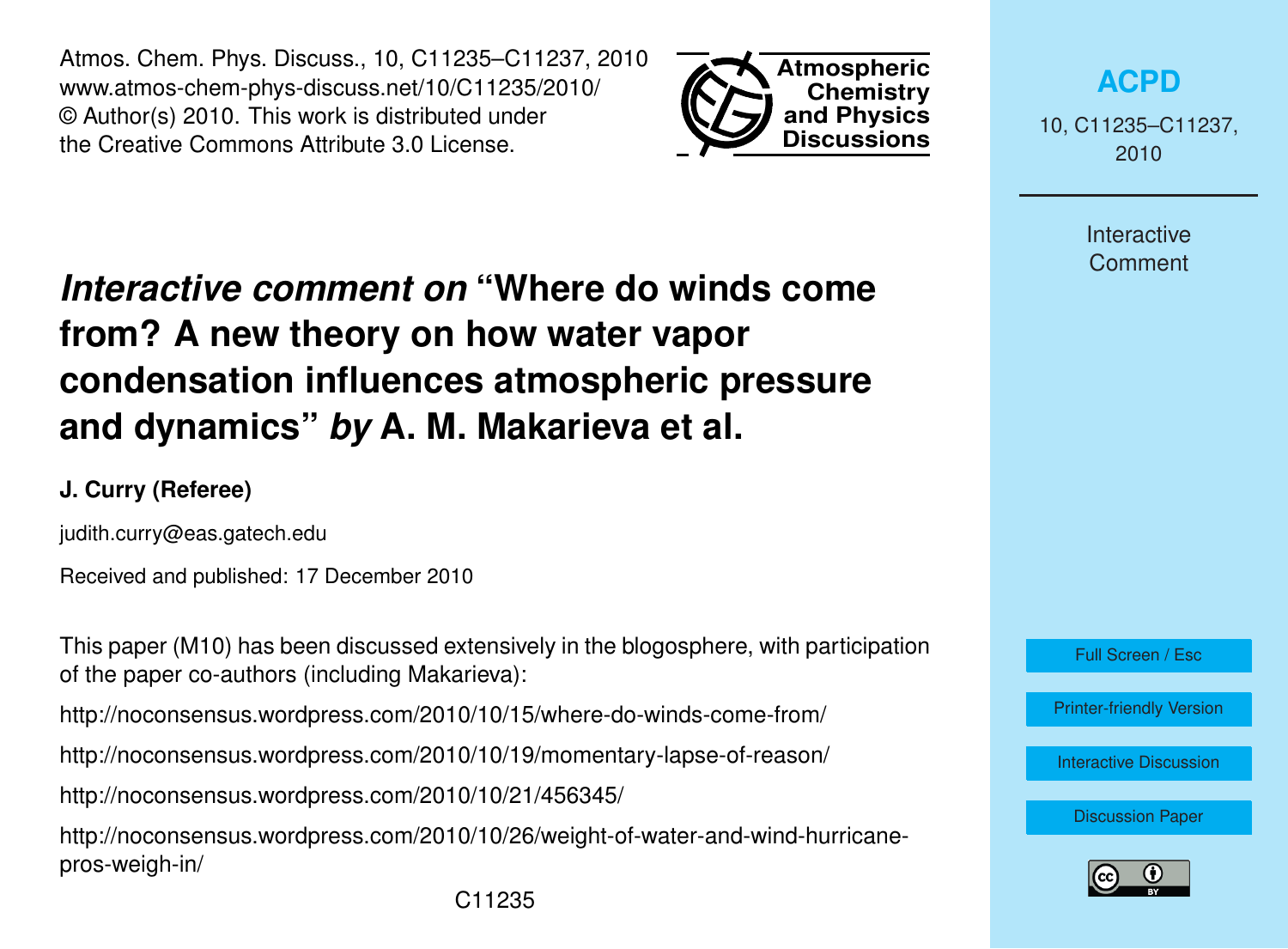http://judithcurry.com/2010/10/23/water-vapor-mischief/

http://rankexploits.com/musings/2010/flow-system-to-for-further-discussion-of-eqn-34/

http://rankexploits.com/musings/2010/equation-34-control-volume-symmetry/

The authors are to be commended for their willingness to engage in extensive public discussion of their paper.

The paper is interesting and provocative, and these ideas should be developed. That said, I note that it is typically difficult for an "outsider" to get a paper published if previous research isn't adequately referenced, non-standard notation is used, and the importance and significance of the research is overstated. M10 suffers from all of these problems, each of which should be easily fixed (some specific suggestions in this regard are included in the short comments of Stokes and Lackmann.) By engaging with some atmospheric scientists in the blogosphere, the authors are making progress in addressing these issues.

There are four major issues that need to be fixed before the paper is accepted for publication:

- 1. Address the issues surrounding the derivation and meaning of eq (34), as per Stokes' comments. As I understand it, this equation is valid only for saturated air. If this is correct, this assumption needs to be made explicit. It seems that if this is correct, there are some inconsistencies with the interpretation of subsequent equations. To address this problem (which was not adequately addressed in Makarieva's replies to Stokes), the authors should use standard notation and variables (e.g. Curry and Webster Thermodynamics of Atmospheres and Oceans), clearly state their assumptions, and show the derivation in some detail (perhaps in an appendix if it is lengthy). Exactly what is Nv and what is the basis for assuming that S is linear over Nv?
- 2. While I think that the mechanism described by M10 is correct and real, the issue C11236

## **[ACPD](http://www.atmos-chem-phys-discuss.net)**

10, C11235–C11237, 2010

> Interactive **Comment**



[Printer-friendly Version](http://www.atmos-chem-phys-discuss.net/10/C11235/2010/acpd-10-C11235-2010-print.pdf)

[Interactive Discussion](http://www.atmos-chem-phys-discuss.net/10/24015/2010/acpd-10-24015-2010-discussion.html)

[Discussion Paper](http://www.atmos-chem-phys-discuss.net/10/24015/2010/acpd-10-24015-2010.pdf)